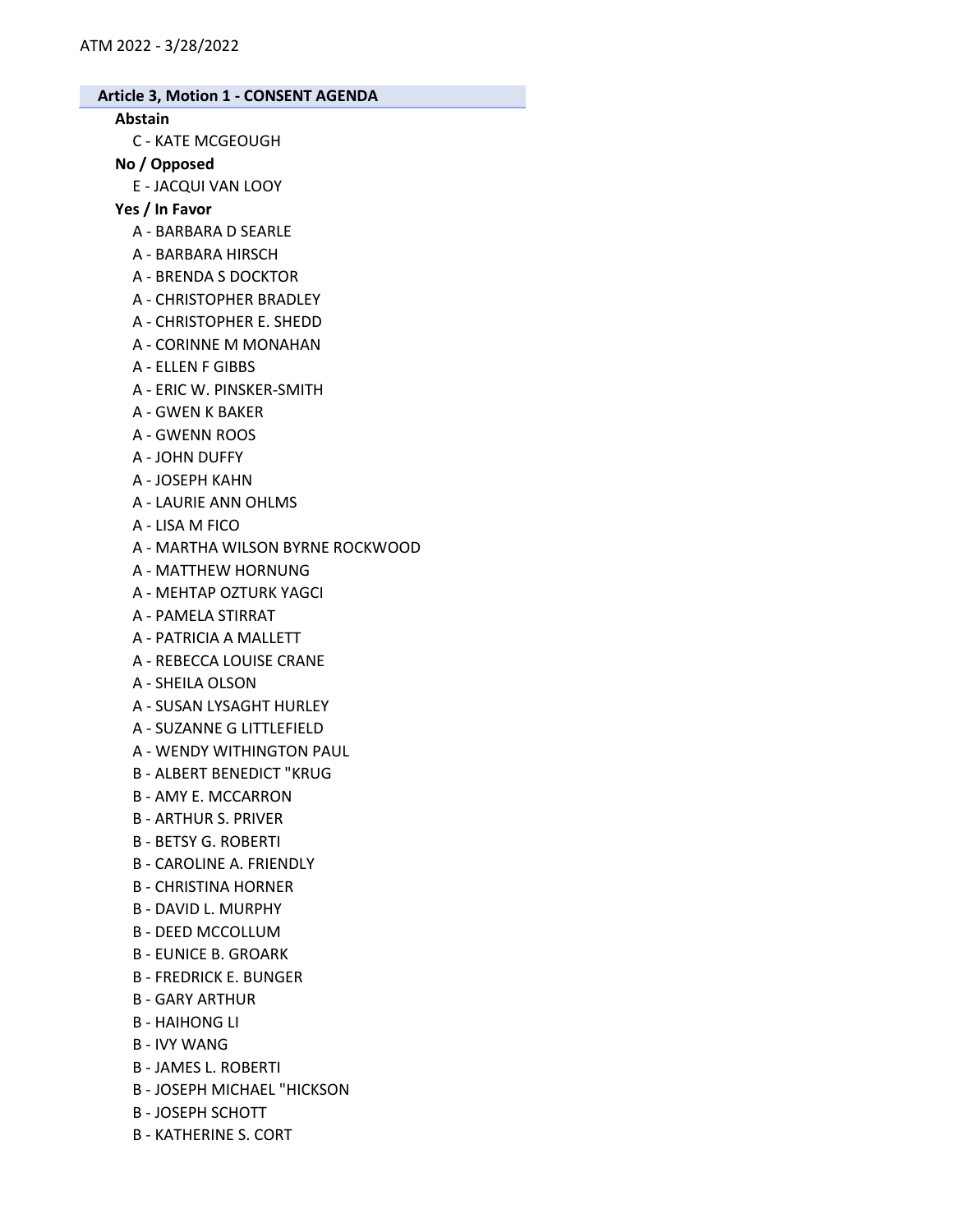- B KELLY C. FRIENDLY B - LINDA H. CHOW B - MARY EATON CROWN B - MELISSA A. MARTIN B - MIDDLETON ANSLEY "MARTIN B - NORA TRACY PHILLIPS B - PAUL THOMAS DELANEY B - PETRO LISOWSKY B - S. PETER W. JONES B - SCOTT K. BENDER B - SKYE JACOBS C - AMY SB GOTTSCHALK C - ANDREA N. WARD C - ANN M. HOWLEY C - CHRISTINE S. MIZZI C - ELIZABETH LASHWAY C - HOLLY M. GRACE C - HYUN SOOK RYU SONG C - KATHY Y. EGAN C - LEANNE J. LEIBMAN C - LINDA OLIVER GRAPE C - LOIS C. SULLIVAN C - LUCIENNE V. RONCO C - LUCY ROONEY KAPPLES C - MARCIA TESTA SIMONSON C - MARTIN JAY "MCHALE C - MORRIS RUSTY KELLOGG C - PAMELA POSEY C - ROYALL H. SWITZLER C - SARA H. RAVERET C - SARAH H. PEDERSEN C - SHANI M. DEFINA C - SHARON L. GRAY C - STEVEN D. FESSLER C - SUSAN K. MAGGIONI C - THOMAS H. ULFELDER C - WENDY HARRIS GARBER D - ANN-MARA S. LANZA D - CAROL ALMEDA-MORROW D - CHRISTINE A. KEHOE D - CRAIG EDWARD MACK D - DEREK B. REDGATE D - DIANE E. HALL
- D ELIZABETH H. SHLALA
- D ELIZABETH SULLIVAN WOODS
- D ELLIOT GODFREY SWAN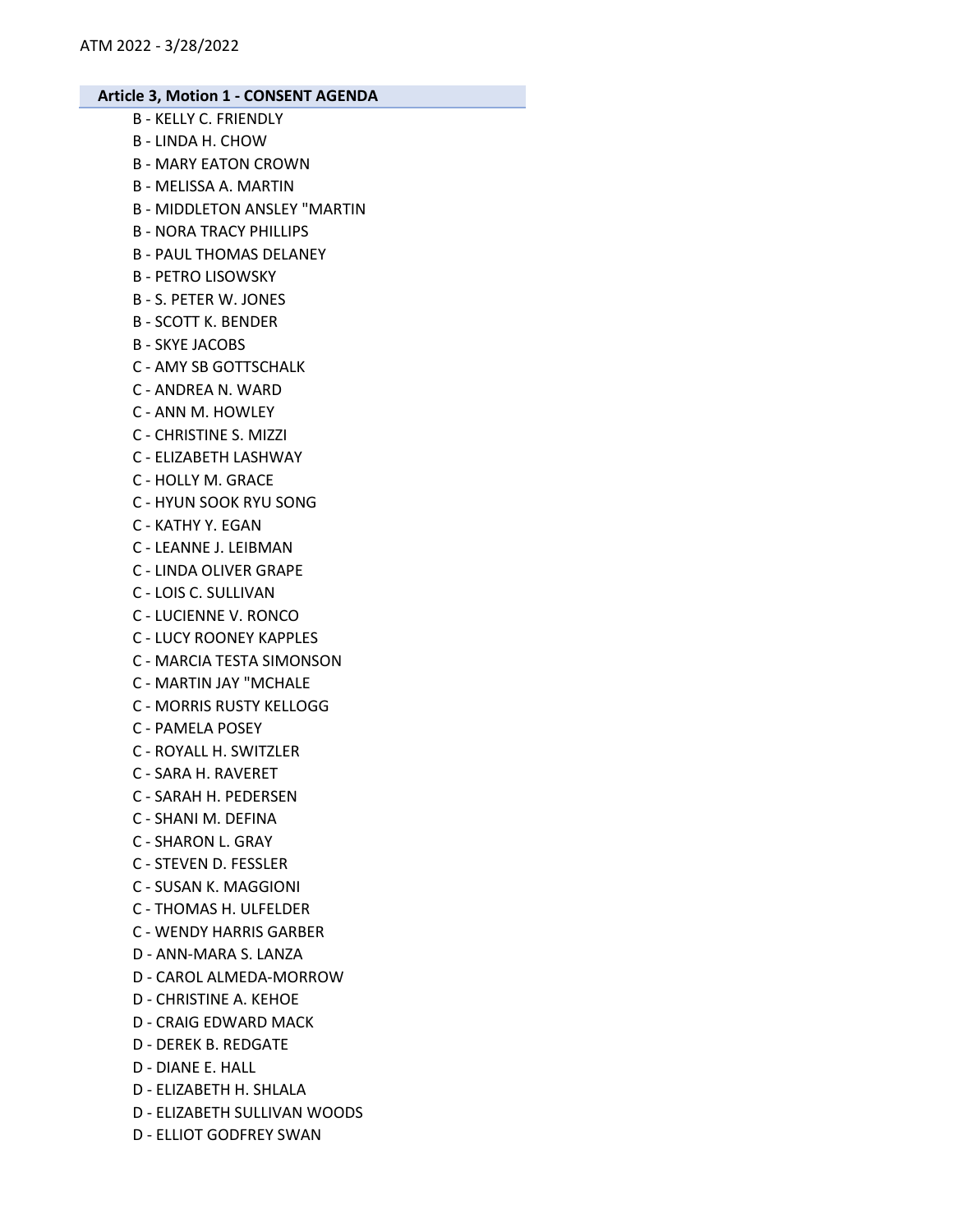- D ETHAN I. DAVIS
- D GAIL FRANCES SULLIVAN
- D IAN COHEN
- D ILLANA S. NISSENBAUM
- D JOHN D. LANZA
- D JOHN SCHULER
- D LAURA ROBERT-FRAGASSO
- D LAURA SCHOTSKY OLTON
- D LINA EVE VITA MUSAYEV
- D LORI A. FERRANTE
- D MARGIE PALLADINO
- D MARK B. BENJAMIN
- D MASON R. SMITH
- D MAURA MURPHY
- D RICHARD D. "HILL
- D SANDRA SABA JOSEPH
- D STEPHEN G. MURPHY
- D W. ARTHUR "GARRITY
- E CAREN PARKER
- E JARED W. PARKER
- E JESSICA BETH GRAHAM
- E JOAN GAUGHAN
- E JOHN FREDERICK ERHARD
- E KATHERINE K. MACDONALD
- E KATHERINE L. "BABSON
- E KEVIN J. MACDONALD
- E LISE M. OLNEY
- E MARLA L. ROBINSON
- E MARY GARD
- E NANCY L. GOODEN WESTENBERG
- E NEAL R. GOINS
- E ODESSA MB SANCHEZ
- E PAUL A. CRAMER
- E RAINA C. MCMANUS
- E RANI ELWY
- E REGINA C. LAROCQUE
- E RUSSELL THOMAS GENTRY
- E SUSAN E. RYAN
- E SYLVIA T. HAHN-GRIFFITHS
- E THOMAS J. MACDONALD
- E TIMOTHY W. FULHAM
- E WENDY A. HAERING-ENGELS
- E WENDY S. BECK VON PECCOZ
- F ANNE P. COHEN
- F CHRISTINE SWENSON LAWRENCE
- F CYNTHIA C. EDWARDS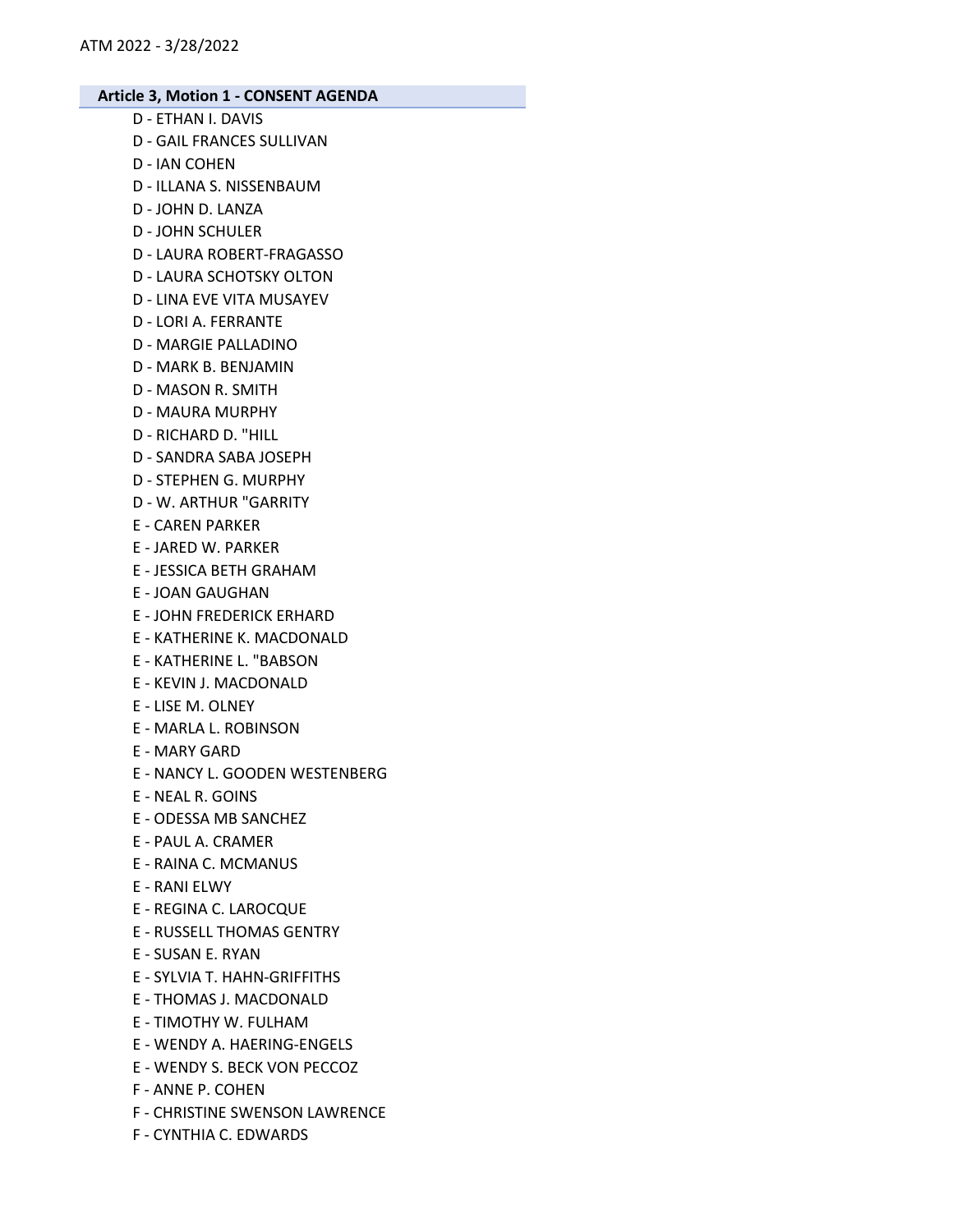- F DAVID LIVINGSTON
- F DAVID RYAN DAWS
- F ELAINE M. PUTNAM
- F ELIZABETH LANGE
- F ELIZABETH MAY
- F ERIC M. CARLSON
- F FREDERIC W. RIPLEY
- F HOPE CROSIER
- F JAY PROSNITZ
- F LISA COLLINS
- F MICHAEL ANDREW LICATA
- F MICHAEL J. MASTRIANNI
- F MICHELE DRAGON LIVINGSTON
- F NICHOLE ANN BERNIER
- F NIKI BRINKMAN-OFENLOCH
- F SALVATORE "DEFAZIO
- F SARA A. JENNINGS
- F SHAWN BAKER
- F STEVEN J. SIMONS
- F SUSAN KAGAN LANGE
- F VICTORIA J. OSTLER
- F VIRGINIA LEE FERKO
- G ALICE HANLON PEISCH
- G ALLAN L. PORT
- G ANDREW A. WILSON
- G CRAIG L. COHEN
- G DIANE CAMPBELL
- G DOUGLAS W. SMITH
- G EDWARD D. FOLLAND
- G HAROLD N. "KAPLAN
- G JANET Z. GIELE
- G JE'LESIA JONES
- G JOAN HACKETT CODY
- G JUDSON L. JAFFE
- G KARL HAMMOND
- G KATHLEEN F. TRUMBULL
- G LORRI WOODACRE
- G MARJORIE R. FREIMAN
- G MARY ANN CLUGGISH
- G MICHAEL R. TOBIN
- G PARKER MORSE
- G PAUL H. MERRY
- G PETER SOLOMON
- G PHILIPPA BIGGERS
- G RICHARD MICHAEL SALASOVICH
- G SUSAN A. MANGIACOTTI